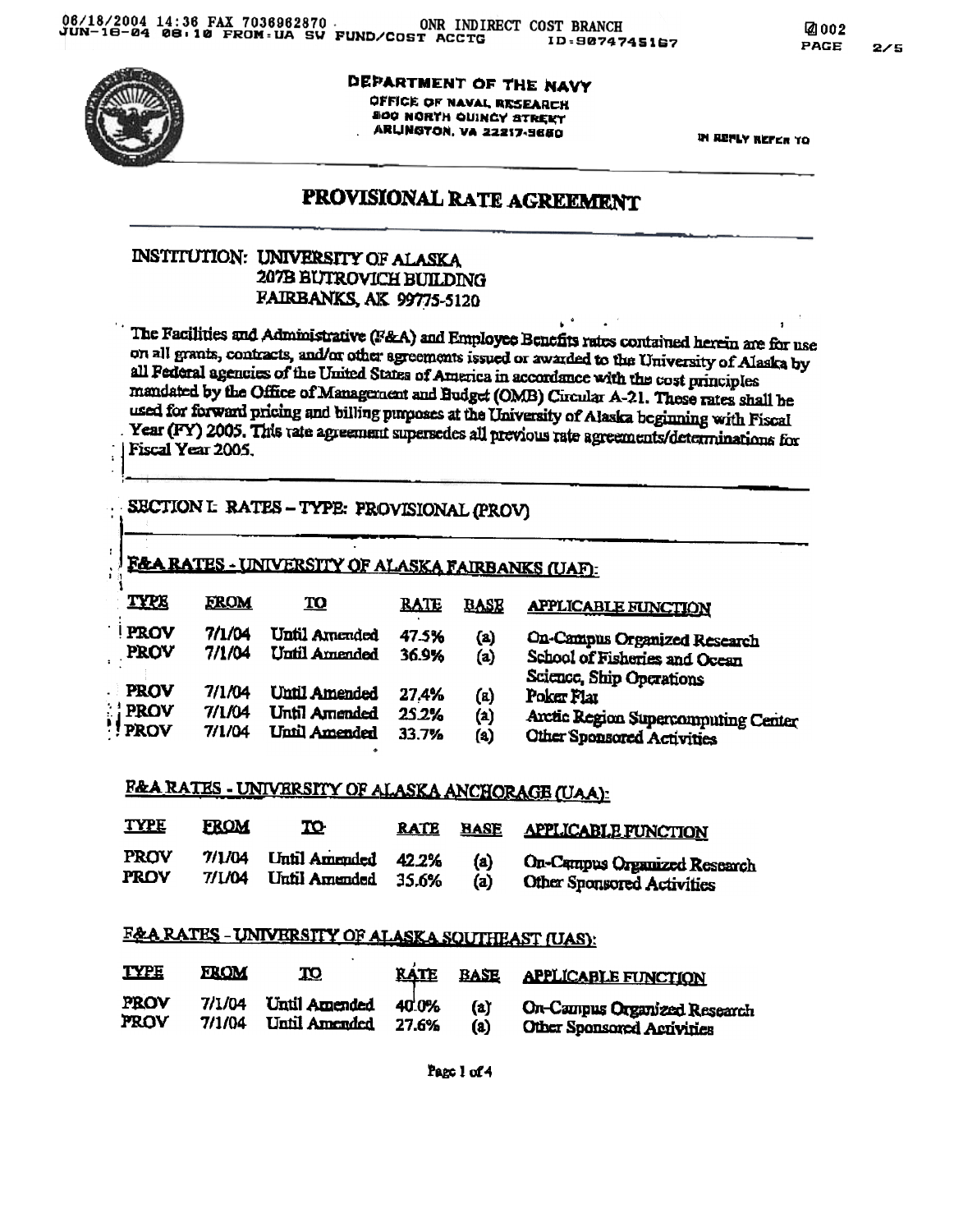## SYSTEMWIDE (Applies to All Campuses).

| <b>TYPE</b> | <b>FROM</b> | <u>TQ</u>                  |     | RATE BASE APPLICABLE FUNCTION |
|-------------|-------------|----------------------------|-----|-------------------------------|
| <b>PROV</b> |             | 7/1/04 Until Amended 30.0% | (a) | Sponsored Training            |

### **STAFF BENEFITS RATES**

| <b>TYPE</b> | FROM   | <u>70</u>            | <b>RATE</b> | <u>BASE</u>  | <b>APPLICABLE FUNCTION</b>        |
|-------------|--------|----------------------|-------------|--------------|-----------------------------------|
| PROV        | 7/1/04 | Until Amended        | 42.2%       | (b)          | Classified                        |
| PROV        | 7/1/04 | <b>Until Amended</b> | 38.7%       | (b)          | Classified, AHBCTR <sup>1</sup>   |
| <b>PROV</b> | 7/1/04 | Until Amended        | 34.8%       | (b)          | APT <sup>2</sup> Exempt           |
| PROV        | 7/1/04 | Until Amended        | 26.8%       | (b)          | <b>Executive</b>                  |
| PROV        | 7/1/04 | Until Amended        | 26.8%       | (b)          | Non-Union Faculty                 |
| <b>PROV</b> | 7/1/04 | <b>Until Amended</b> | 32.4%       | (b)          | UNAC <sup>3</sup> Faculty         |
| PROV        | 7/1/04 | Until Amended        | 34.7%       | (b)          | <b>ACCFT</b> <sup>4</sup> Faculty |
| PROV        | 7/1/04 | Until Amended        | 9.8%        | (b)          | <b>Adjunct Faculty</b>            |
| <b>PROV</b> | 7/1/04 | Until Amended        | 8.4%        | (b)          | Temporary                         |
| <b>PROV</b> | 7/1/04 | Until Amended        | 36.0%       | $\mathbf{b}$ | <b>Extended Temporary</b>         |
| PROV        | 7/1/04 | Until Amended        | 0.0%        | ัው)          | Student                           |
|             |        |                      |             |              |                                   |

### **LEAVE BENEFTTS RATES**

 $\overline{1}$ 

| <b>TYPE</b> | FROM   | <u>m</u>             | <b>RATE</b> | <b>BASE</b> | <b>APPLICABLE FUNCTION</b>        |
|-------------|--------|----------------------|-------------|-------------|-----------------------------------|
| PROV        | 7/1/04 | <b>Until Amended</b> | 22.0%       | (¤)         | Classified                        |
| <b>PROV</b> | 7/1/04 | Until Amended        | 21.6%       | (c)         | Classified, AHBCTE <sup>I</sup>   |
| PROV        | 7/1/04 | Until Amended        | 20.7%       | (၁)         | APT <sup>a</sup> Exempt           |
| PROV        | 7/1/04 | <b>Until Amended</b> | 17.5%       | $\circ$     | Executive                         |
| <b>PROV</b> | 7/1/04 | Until Amended        | 17.5%       | (၁)         | Non-Union Faculty                 |
| PROV        | 7/1/04 | Until Amended        | 1.4%        | (၀)         | UNAC <sup>3</sup> Faculty         |
| PROV        | 7/1/04 | Until Amended        | 1.7%        | (c)         | <b>ACCFT</b> <sup>4</sup> Faculty |
| PROV        | 7/1/04 | Until Amended        | 0.0%        | (ධ)         | Adjunct Faculty                   |
| PROV        | 7/1/04 | Until Amended        | 0.0%        | (්)         | Temporary                         |
| <b>PROV</b> | 7/1/04 | <b>Until Amended</b> | 15.2%       | (c)         | <b>Extended Temporary</b>         |
| PROV        | 7/1/04 | Until Amended        | 0.0%        | (၁)         | Student                           |

Notes:<br>| Alaska Higher Education Crafts and Trade Employees

<sup>3</sup> United Academics

<sup>4</sup> Alaska Community College's Federation of Teachers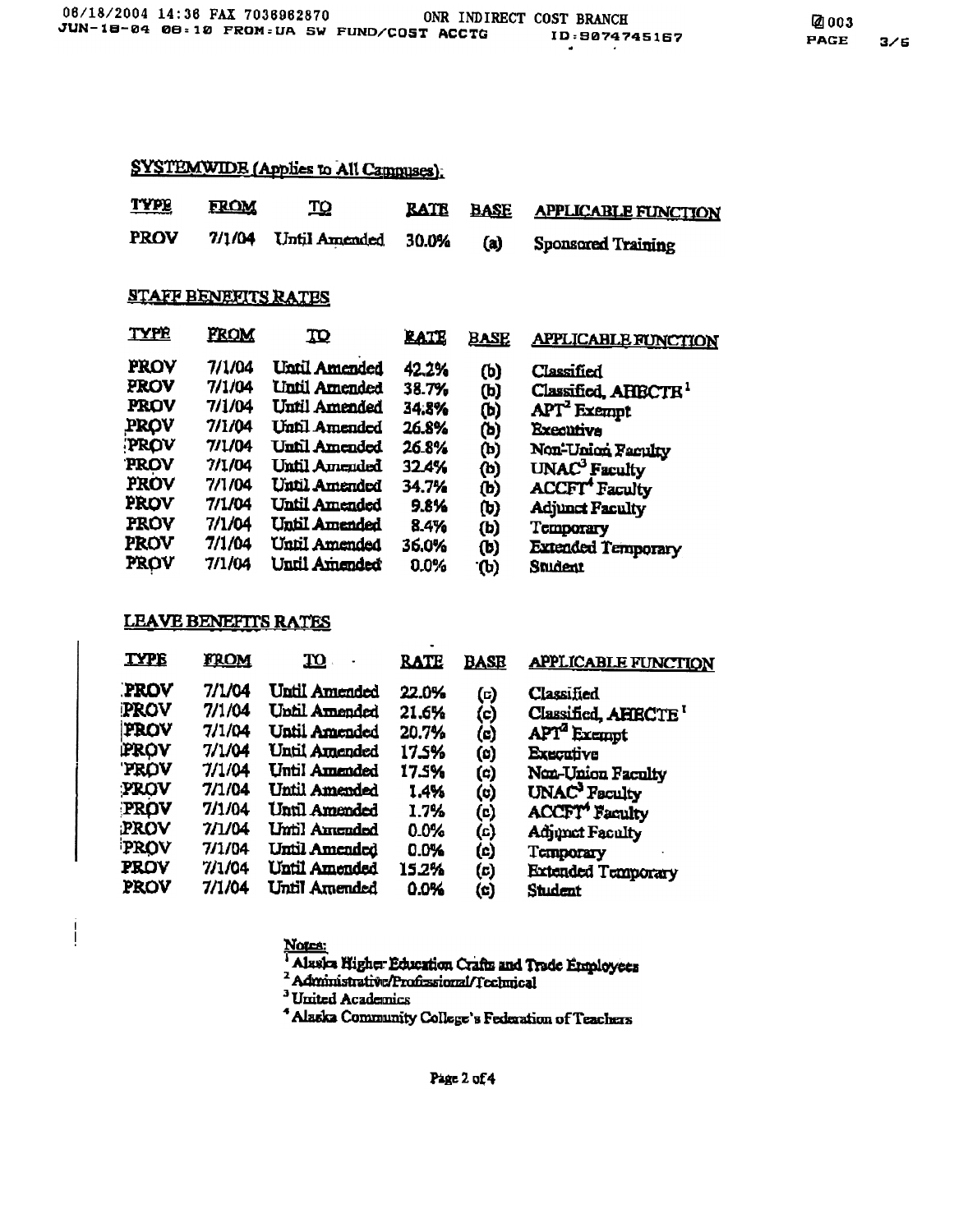#### **DISTRIBUTION BASES**

Modified Total Direct Costs (MTDC), as defined in OMB Circular A-21, consisting of all  $(a)$ salaries and wages, fringe benefits, materials and supplies, services, travel, and subgrants and subcontracts up to the first \$25,000 of each subgrant or subcontract (regardless of the period covered by the subgrant or subcontract). Equipment, capital expenditures, charges for patient care and tuition remission, long-term space rental costs, scholarships, and fellowships as well as the portion of each subgrant and subcontract in excess of \$25,000 shall be excluded from Modified **Total Direct Costs.** 

- (b) Staff benefits rates are applied to base salaries plus overtime, miscellaneous pay and leave accrual provisions.
- (c) Leave henefit rates are applied to base salaries, excluding; overtime, misoellaneous pay and paid leave.

### SECTION II - GENERAL

A. i LIMITATIONS: Use of the rates set forth under Section I is expressly subject to any statutory or administrative limitations and is applicable to a given grant, contract, or other agreement only to the extent that fimds are available and consistent with any and all limitations of cost clanses or provisions, if any, contained therein. Acceptance of the rates agreed to herein is predicated upon all the following conditions: (1) that no costs other than those incurred by the grantee/contractor were included in its indirect cost pool as finally accepted and that all such costs are legal obligations of the grantee/contractor and allowable under the governing and applicable cost principles; (2) that the same costs that have been treated as indirect costs are not claimed as direct costs; (3) that similar types of costs have been accorded consistent accounting treatment: and (4) that the information provided by the contractor/grantee, which was used as the basis for the acceptance of the rate agreed to herein and expressly relied upon by the Government in negotiating and accepting the said rates, is not subsequently found to be materially incomplete or inaccurate.

B. ACCOUNTING CHANGES: The rates contained in Section I of this agreement are based on the accounting system in effect at the time this agreement was negotiated. Changes to the method(s) of accounting for costs which affect the amount of reimburgement resulting from the use of these rates requires the prior approval of the authorized representative of the cognizant negotiation agency prior to implementation of any such changes. Such changes include but are not limited to changes in the charging of a particular type of cost from indirect to direct. Failure to obtain such approval may result in subsequent cost disallowance...